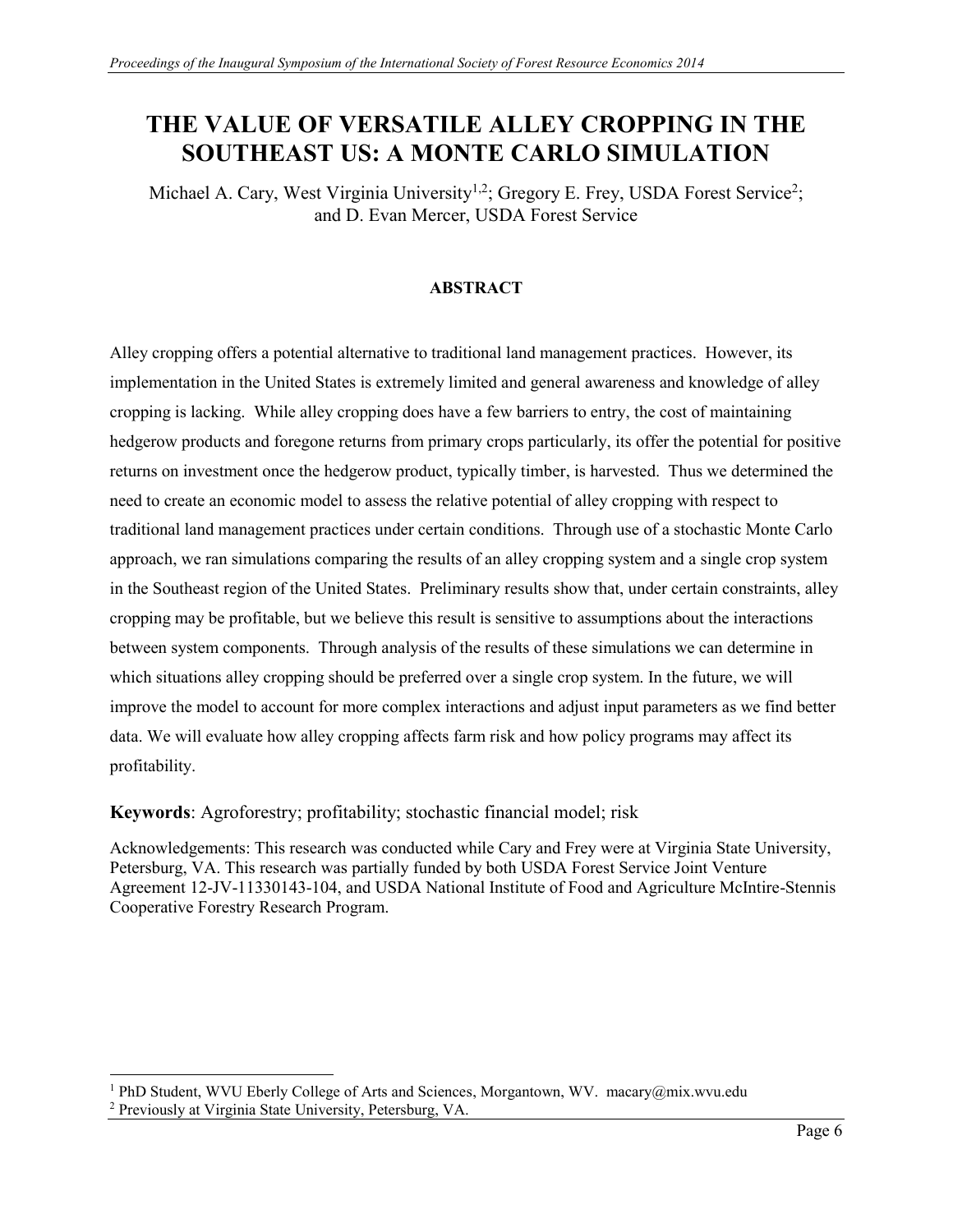# **1 INTRODUCTION**

Alley cropping is a land management methodology wherein land owners/managers use hedgerows of one or more crops to separate wider alleys of other crops. The most common format for alley cropping, and the one assumed within the model presented here, uses a single primary crop grown in the alleys and a different crop, generally a timber product, grown as the hedgerow product.

Alley cropping has not been widely practiced or studied in the United States. Several US studies have investigated yields and responses to interspecific competition within alley cropping systems (Gillespie et al., 2000; Lee & Jose, 2003; Miller & Pallardy, 2001; Zamora, Jose, & Nair, 2007; Zamora et al., 2008). We know of only one empirical study on the economic returns in an alley cropping system in the southeast US: Cubbage et al. (2012). That study found that early-year alley cropping returns on a frequently flooded agricultural site in North Carolina were poor, while tree survival and growth were relatively good by comparison. While this study provides a good starting point and important "ground-truthing" for economic analysis, (1) it only covers the first few years of the system rotation, and (2) does not control for mono-crop agricultural yields on a similar site.

The basic two crop alley cropping model with one primary crop grown in the alleys and a timber product grown in the hedgerows is the simplest model, one of the reasons for its use in this study. Most economic models assume that decision-makers seek profit maximization. Therefore, if there is a crop available which is significantly more profitable than any other crop available, then profits are greatest when this crop is grown whenever possible.

This leads to the obvious conclusion that annual returns on the land are reduced due to the hedgerow products. If, however, these products prove more profitable in the long run than the primary crops grown in the alleys, then alley cropping may be more profitable than a single crop system, hence the necessity of this study. Such could be the case on marginal agricultural land. It should also be mentioned that even if timber products are more profitable in the long run than are other crops, farmers and particularly rent-paying land managers need certain levels of annual income, thus strict timber farming could be financially impractical. Alternatively, alley cropping might be a transitional land management from open land to forest, allowing annual income in the interim. Therefore, for those dependent upon the land for annual incomes yet also with the luxury of being able to invest in the land, alley cropping, if more profitable than a single crop system, can potentially be a practical alternative land management methodology for this segment of the population.

While timber prices are a crucial factor in this model, simple verification of the relationship between timber prices and crop prices does not directly imply the relative profitability of switching to or from and alley cropping model. There are a myriad of other factors which contribute to such an analysis.

Factors such as soil exhaustion and crop rotation will force any model to choose at least a second primary crop on certain years, even in cases in which there is a clear and unique crop which should always be preferred from a pure financial standpoint. Also, while crop rotation can reduce income on certain years, sunlight and soil competition factors can reduce income each year once the hedgerow products reach a certain level of maturity. As the timber products grow they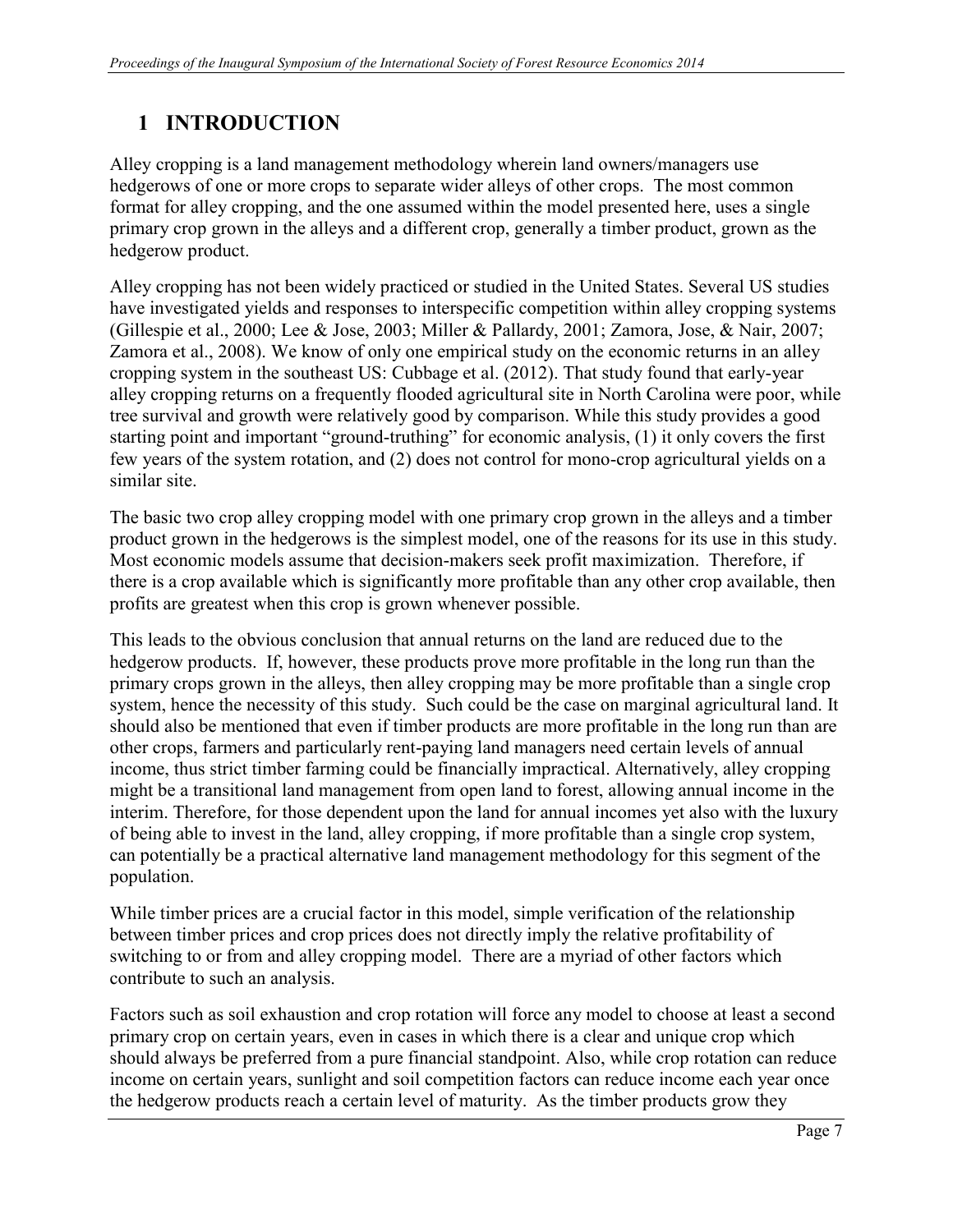produce more shade which reduces crop exposure to the sun and decrease levels of photosynthesis and thus crop growth. But these timber products also grow more expansive root systems which inevitably compete with the root systems of the alley crops for nutrients in the soil. Therefore any modelling work in the area of alley cropping must address these issues before the analysis of the relative prices and returns of various hedgerow and alley crops can produce the relative profitability of alley cropping.

## **2 DATA**

Before a model could be developed, much data as well as a few constraints were necessary for developing the model. These constraints were temporal and geographical; the model was designed to only last until the timber products were harvested before repeating itself, and the geographical conditions assumed in the model, e.g. soil types and climates, were indicative of the southeastern United States.

Data for historic annual crop returns were downloaded from NASS (2013). These were used to estimate long-run averages, standard deviations, and mean-reversion rates. Historic crop returns were inflated to 2013 dollars using the Consumer Price Index (CPI) (BLS, 2013).

The data collected all came from this same geographical region, specifically coming from four states: Virginia, North Carolina, Louisiana, and Missouri. These data included nominal prices of all crops and timber products, real prices, returns per acre, costs per acre, real costs per acre, and the average change in real price over time. While data was available for many of these factors for as much as the past fifty years in some cases, the previous fifteen years were used in finding the averages which were used in the model.

# **3 METHODOLOGY**

The model itself was a Monte Carlo simulation which ran 10,000 cycles, using a stochastic, mean-reverting random walk. It found the long run continuous average of the relative gains or losses of alley cropping when compared to a single crop format.

The model began with a series of arrays of price and return information which were updated after each year within cycles and reset to their original values at the beginning of each new cycle. These arrays were then subjected to a randomly generated function which determined the additional annual change to the long run rate of change in real price, real cost, and returns due to random market shocks such as inclement weather, etc. Random number generation, as included within the model, had the additional benefit of providing a means of mean reversion in the long run since the randomly generated numbers came from a specific interval, i.e. (0, 1). Once the new data on prices, costs, and returns for that year were found, the model then found the maximum net gain from growing each of the crops and selected that crop which provided this maximal profit level.

Once the most profitable crop for that year, along with its price, cost, and returns data, was chosen, the model then made any necessary adjustments for crop rotation. Since crop rotation is a legitimate concern, being a commonplace practice due to its long run benefits, a crop rotation feature was included to mimic realistic choices within the model. If the same crop had been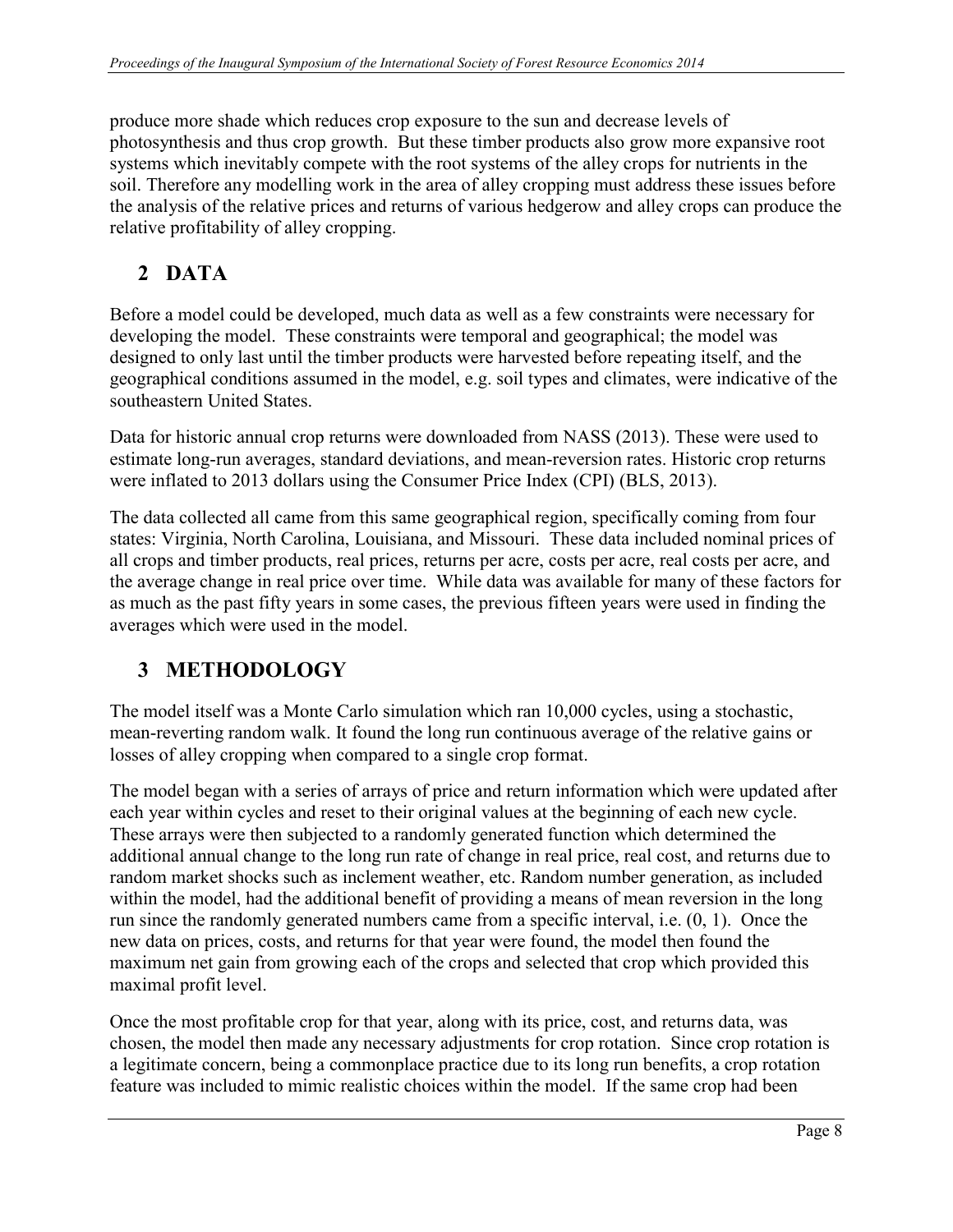selected by the model for a third consecutive year, it was discarded during the third year and the model then found the second most profitable crop that year before continuing.

Once a definite choice in crop had been made by the model, profits per acre were stored to represent the profits from a single cropping system while this total was multiplied by a factor of  $5/6<sup>th</sup>$  to represent the profits from alley cropping in that same year; the  $5/6<sup>th</sup>$  is representative of the proportion of land dedicated to alleys within the alley cropping model and can be altered is desired, though it should be noted that a 5:1 ratio of alleys to hedgerows in terms of land area is fairly typical of an alley cropping model. Once the profits in the alley cropping model were determined, the cost of maintaining the hedgerows was subtracted from the previous profit line, thus giving the ultimate profit margin per acre within the alley cropping model.

As the model progressed, a competition function was implemented which discounted the returns on the alley crops due to the aforementioned soil and sunlight competition factors which will inevitable stunt the growth and development of the alley crops positioned closest to the hedgerows. This competition function was a basic polynomial which used the age of the tree as the sole variable and used the resistance to shade as a coefficient, thereby impacting those crops which are most heavily dependent upon sunlight most severely and impacting all crops greater as the timber products continued to grow.

This process was then repeated over the course of 32 years to allow for the maturity of the timber products. This timeframe, which slightly lower than that typically assumed by roughly two years, was assumed because trees in these hedgerows are not competing for sunlight to anywhere near the same extent as trees in a forested land area, and thus have the potential to grow slightly faster than trees in forested land areas.

In the  $32<sup>nd</sup>$  year of the cycle, the model then harvests the timber products and, rather than subtracting the cost of maintaining the timber products, adds to the profits from the alley crop the total gains for the timber harvest. Once the cycle is complete, the model finds the average gains or losses over the total thirty two years of alley cropping with respect to a single crop system. This per acre margin is then stored until the next cycle is completed, when a continuous average is recalculated for all of the completed cycles. After the ten thousandth cycle the model outputs the average long run gains or losses in profits due to alley cropping.

After this initial simulation was completed, other simulations were ran including one in which the trees were grown in a disjoint land area with a full 35 year cycle, one mimicking the initial model in which the competition function was magnified to provide, ideally, an upper and a lower bound to the net profit margin of alley copping compared to a single crop system, and a repetition of the original model with the cycles lengthened to 35 years implying no decrease in the time to maturity of the timber products.

## **4 PRELIMINARY RESULTS**

The results presented here are preliminary. Further refinements of the model will be undertaken to generate more accurate results and will be reported at a later date.

With no competition function and the trees kept disjoint with the crops, there was an overall increase in profits due to alley cropping of \$90.01 per acre. This simply shows that, in the long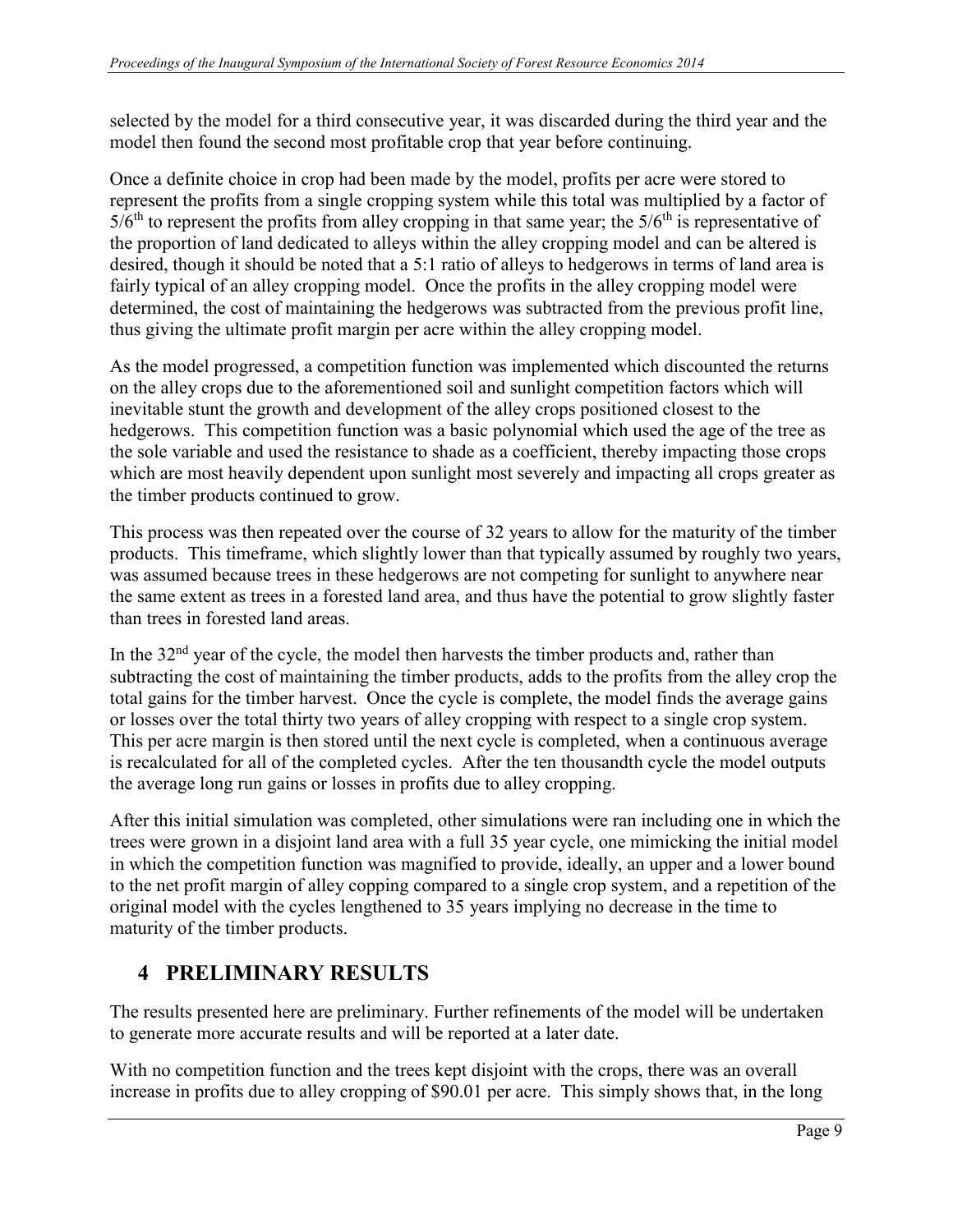run, forestry is more profitable than growing other, more traditional crops, and that crop diversification can lead to a positive investment when conditions permit.

With a modest competition function, i.e. the initial model, the profit margin was reduced to \$47.48 per acre thereby showing that alley cropping can still be more profitable in the long run than traditional single crop systems, even after the negative factors associated with alley cropping are incorporated into the model.

With the severe competition function the profit margin due to alley cropping dropped to  $(\$83.60)$ per acre. This is indicative of the potential for alley cropping to offer less financial compensation in the long run and leads to some interesting conclusions which will be addressed in the following section.

Finally, the original model with cycles lengthened to thirty five years led to a profit margin of (\$125) per acre.

#### **5 CONCLUSIONS**

We presented preliminary results from a financial model of alley cropping on marginal agricultural land. These results should not be considered definitive, but do suggest need for further research.

The more promising preliminary results from this study suggest that alley cropping indeed has a theoretical potential to be profitable in the long run. However, as demonstrated by the third and fourth simulations particularly, alley cropping in some cases not be a worthwhile investment.

The third simulation in which the competition function is more severe than in the initial model, shows that further understanding of the impact of timber products as hedgerow products on the alley crops is necessary in order for a more constrained model to be designed. The fourth simulation, furthering the weaknesses of this model, shows that the gains in profits due to alley cropping are largely contingent upon the slightly quickened development of the timber products. If alley cropping does indeed offer a reduction in the time to maturity for certain timber products, alley cropping can prove a positive investment in the long run, but if this is not the case and timber products require a full-term growth cycle, then alley cropping loses its long run financial gains with respect to non-integrated land management methodologies.

An important result was that alley cropping under any conditions never quite performed as well as having a disjoint timber stand, thus a more practical land management methodology may very well be to invest in timber products on a portion of the land which is kept disjoint from the land designated for annual crops.

Our model leaves much work to do. It is obvious to us that more needs to be done to model better the stochastic process that agricultural and timber returns, as well as to account for more complex interactions. We will adjust input parameters as we find better data. Finally, we will evaluate how alley cropping affects farm risk and how policy programs may affect its profitability.